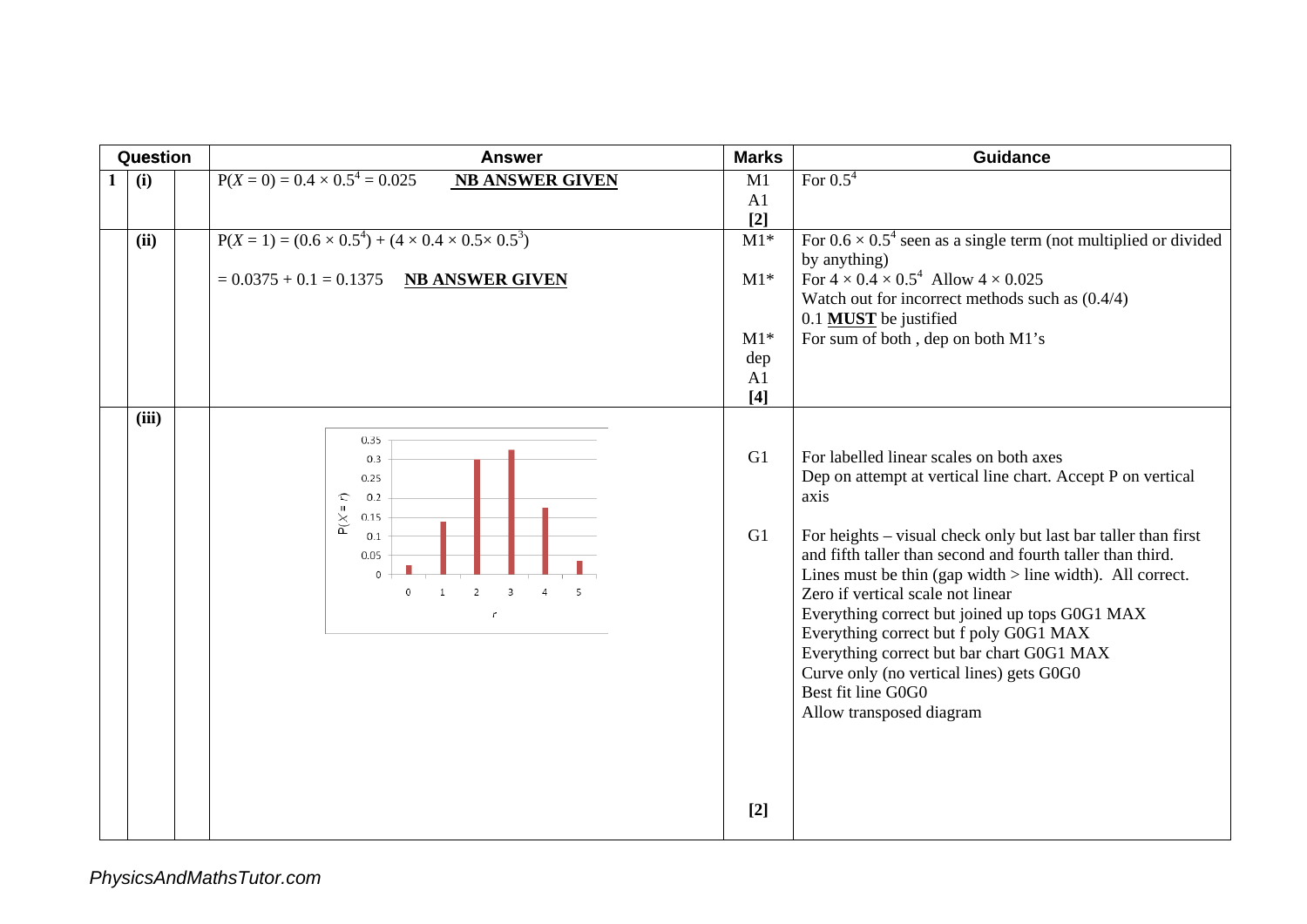| Question | <b>Answer</b>                                                                                                                                                                                                    | <b>Marks</b>                  | <b>Guidance</b>                                                                                                                                                                                                                                                                                                                                                                                                                                                                      |
|----------|------------------------------------------------------------------------------------------------------------------------------------------------------------------------------------------------------------------|-------------------------------|--------------------------------------------------------------------------------------------------------------------------------------------------------------------------------------------------------------------------------------------------------------------------------------------------------------------------------------------------------------------------------------------------------------------------------------------------------------------------------------|
| (iv)     | 'Negative' or 'very slight negative'                                                                                                                                                                             | E1<br>$[1]$                   | E0 for symmetrical<br>but E1 for (very slight) negative skewness even if also<br>mention symmetrical<br>Ignore any reference to unimodal                                                                                                                                                                                                                                                                                                                                             |
| (v)      | $E(X) = (0 \times 0.025) + (1 \times 0.1375) + (2 \times 0.3) + (3 \times 0.325) + (4 \times 0.175)$<br>$+(5\times0.0375)$<br>$= 2.6$                                                                            | M1<br>A <sub>1</sub>          | For $\Sigma r p$ (at least 3 terms correct)<br>CAO                                                                                                                                                                                                                                                                                                                                                                                                                                   |
|          | $E(X^2) = (0 \times 0.025) + (1 \times 0.1375) + (4 \times 0.3) + (9 \times 0.325) + 16 \times 0.175)$<br>$+(25\times0.075) = 0 + 0.1375 + 1.2 + 2.925 + 2.8 + 0.9375 = 8$                                       | $M1*$                         | For $\Sigma r^2 p$ (at least 3 terms correct)                                                                                                                                                                                                                                                                                                                                                                                                                                        |
|          | $Var(X) = 8 - 2.6^2$                                                                                                                                                                                             | $M1*$<br>dep                  | for – their $E(X)^2$                                                                                                                                                                                                                                                                                                                                                                                                                                                                 |
|          | $= 1.24$                                                                                                                                                                                                         | A1<br>[5]                     | FT their E(X) provided Var(X) > 0<br>USE of $E(X-\mu)^2$ gets M1 for attempt at $(x-\mu)^2$ should see (-<br>2.6) <sup>2</sup> , $(-1.6)^2$ , $(-0.6)^2$ , $0.4^2$ , $1.4^2$ , $2.4^2$ (if E(X) correct but FT<br>their E(X)) (all 5 correct for M1), then M1 for $\sum p(x-\mu)^2$ (at<br>least 3 terms correct)<br>Division by 5 or other spurious value at end gives max<br>M1A1M1M1A0, or M1A0M1M1A0 if $E(X)$ also divided by<br>5.<br>Unsupported correct answers get 5 marks. |
| (vi)     | P(Total of 3) = $(3 \times 0.325 \times 0.025^2) + (6 \times 0.3 \times 0.1375 \times 0.025) +$<br>$0.1375^3 = 3 \times 0.000203 + 6 \times 0.001031 + 0.002600 =$<br>$0.000609 + 0.006188 + 0.002600 = 0.00940$ | M1<br>M1                      | For decimal part of first term $0.325 \times 0.025^2$<br>For decimal part of second term $0.3 \times 0.1375 \times 0.025$                                                                                                                                                                                                                                                                                                                                                            |
|          | $(= 3 \times 13/64000 + 6 \times 33/32000 + 1331/512000)$                                                                                                                                                        | M1<br>A <sub>1</sub><br>$[4]$ | For third term $-$ ignore extra coefficient<br>All M marks above depend on triple probability products<br>CAO: AWRT 0.0094. Allow 0.009 with working.                                                                                                                                                                                                                                                                                                                                |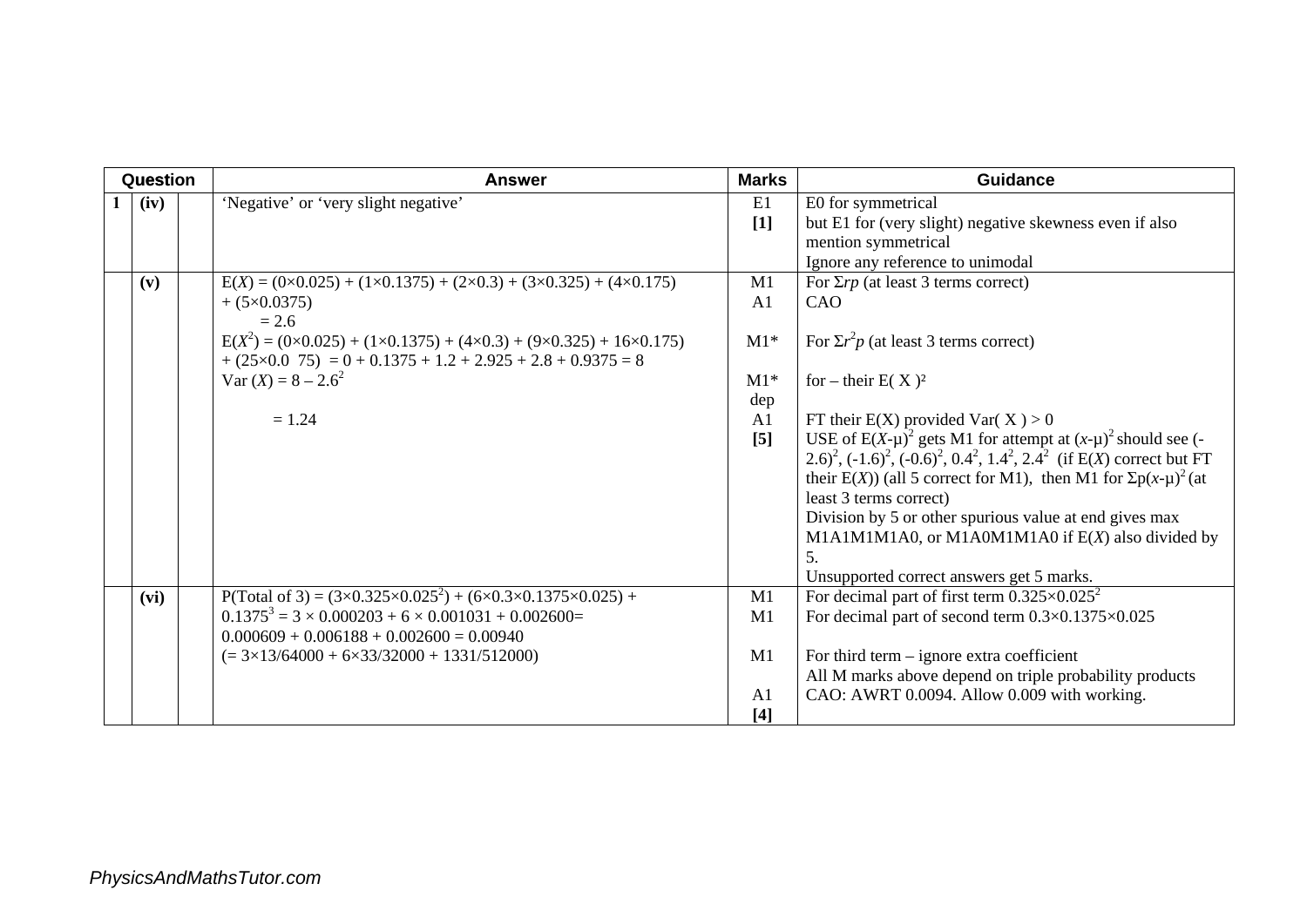| $\overline{\mathbf{2}}$<br>(i) | Median $= 2$<br>$Mode = 1$                                                         | B1 CAO<br>B1 CAO                                        | 2 |
|--------------------------------|------------------------------------------------------------------------------------|---------------------------------------------------------|---|
| (ii)                           | 60<br>50<br>40<br>30<br>20<br>10<br>$\overline{2}$<br>3<br><b>Number of People</b> | S1 labelled linear<br>scales on both axes<br>H1 heights | າ |
| (iii)                          | Positive                                                                           | <b>B1</b>                                               |   |
|                                |                                                                                    | <b>TOTAL</b>                                            | 5 |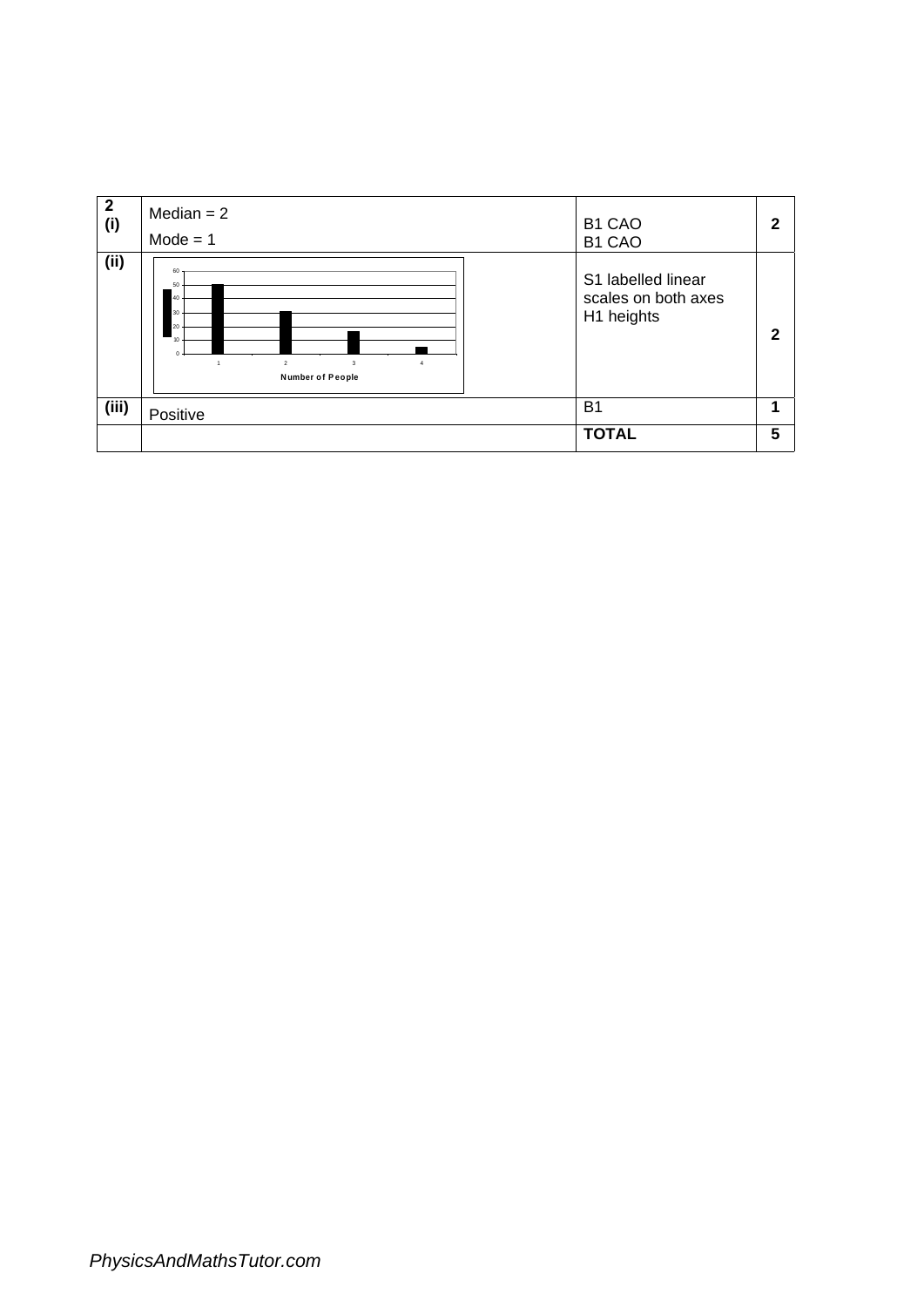| 3<br>(i) | Positive                                                                                                                                                                                                                                                                                                                                                                 | <b>B1</b>                                                                                                                                                                                                                                             | 1                 |
|----------|--------------------------------------------------------------------------------------------------------------------------------------------------------------------------------------------------------------------------------------------------------------------------------------------------------------------------------------------------------------------------|-------------------------------------------------------------------------------------------------------------------------------------------------------------------------------------------------------------------------------------------------------|-------------------|
| (ii)     | Number of people = $20 \times 33 (000) + 5 \times 58 (000)$<br>$= 660 (000) + 290 (000) = 950 000$                                                                                                                                                                                                                                                                       | M1 first term<br>M1(indep) second term<br>A <sub>1</sub> cao<br>NB answer of 950 scores M2A0                                                                                                                                                          | 3                 |
| (iii)    | $a = 1810 + 340 = 2150$<br>(A)<br>Median = age of $1\,385(000^{th})$ person or 1385.5 (000)<br>(B)<br>Age 30, cf = $1240(000)$ ; age 40, cf = $1810(000)$<br>Estimate median = (30) + $\frac{145}{570}$ × 10<br>Median = $32.5$ years (32.54) If no working shown then 32.54 or<br>better is needed to gain the M1A1. If 32.5 seen with no previous<br>working allow SC1 | M <sub>1</sub> for sum<br>A1 cao 2150 or 2150<br>thousand but not<br>215000<br>B1 for 1 385 (000) or<br>1385.5<br>M1 for attempt to<br>interpolate $\frac{145k}{570k} \times 10$<br>(2.54 or better suggests<br>this)<br>A1 cao min 1dp               | $\mathbf{2}$<br>3 |
| (iv)     | Frequency densities: 56, 65, 77, 59, 45, 17<br>(accept 45.33 and 17.43 for 45 and 17)                                                                                                                                                                                                                                                                                    | B1 for any one correct<br>B1 for all correct<br>(soi by listing or from<br>histogram)                                                                                                                                                                 |                   |
|          |                                                                                                                                                                                                                                                                                                                                                                          | Note: all G marks<br>below dep on attempt<br>at frequency density,<br><b>NOT frequency</b><br>G1 Linear scales on<br>both axes (no<br>inequalities)<br>G1 Heights FT their<br>listed fds or all must be<br>correct. Also widths.<br>All blocks joined |                   |
|          |                                                                                                                                                                                                                                                                                                                                                                          | G1 Appropriate label for<br>vertical scale eg<br>'Frequency density<br>(thousands)', 'frequency<br>(thousands) per 10<br>years', 'thousands of<br>people per 10 years'.<br>(allow key).<br>OR f.d.                                                    | 5                 |